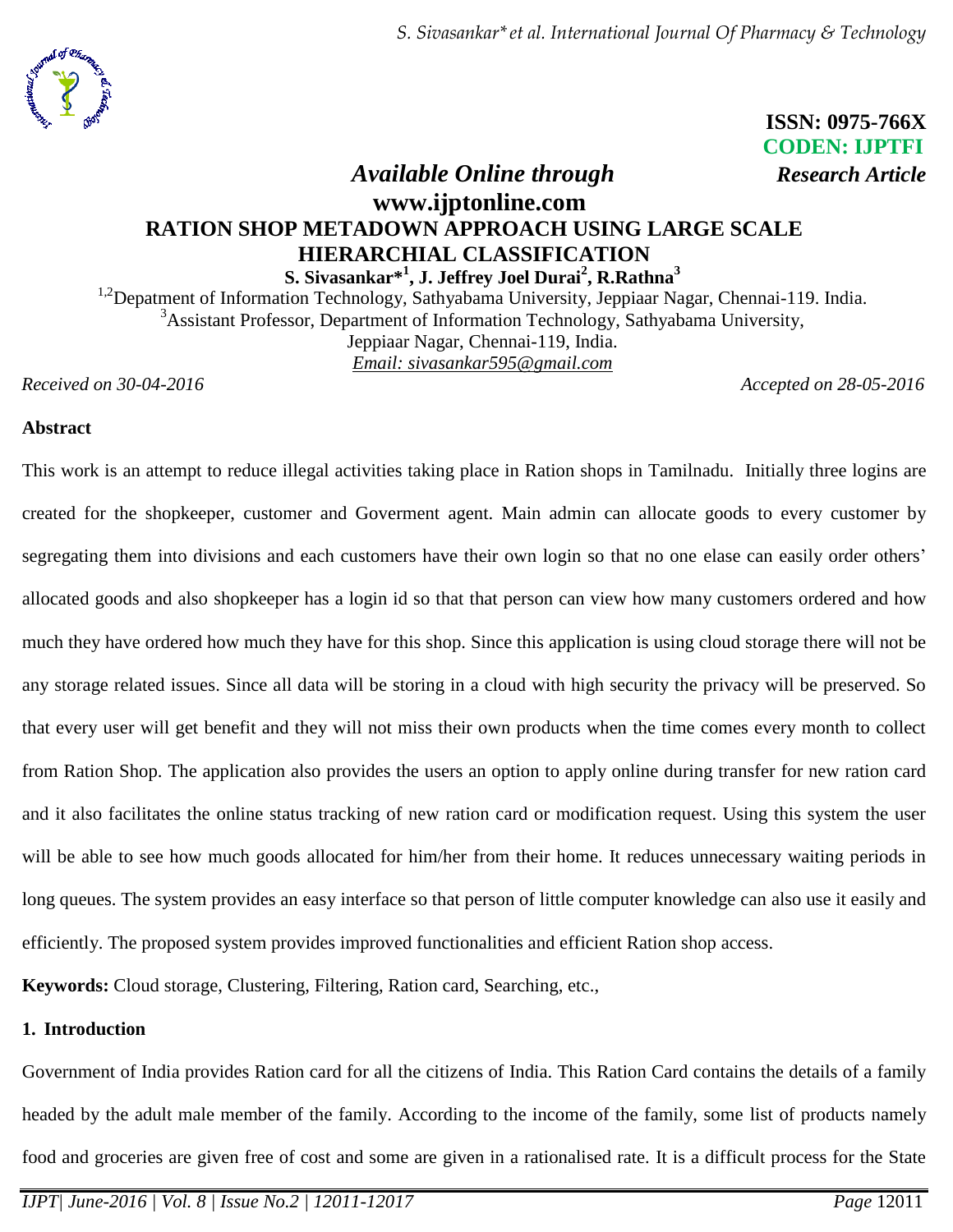#### *S. Sivasankar\*et al. International Journal Of Pharmacy & Technology*

Government [1] to ensure that eligible persons are getting their properly allotted supplies. In the current scenario, any of the family member has to go to the ration shop with the ration card during the first week of every month without knowing whether the shop is having stock or not [2]. Sometimes there will be a big queue waiting outside. Even after standing for a whole day, the person has to go back with nothing. Because of all these practical difficulties, many of us are not at all buying supplies in ration shop. Taking all these as advantages some of the ration shop workers are misusing these goods and selling them outside illegally at market price and sometimes even more [3].

In the shop, they keep all records in big paper file records. Government provides several books namely one for maintaining the details of all the enrollees in a particular locality, another for storing the details of the issue of supplies and another one for maintaining the bill [4]. The shop proprietors must keep and maintain these three logs with proper entries with date and time. These books must be submitted to the supply office to be verified by the Ration Inspector. The RI will check the entries of all the books and calculate the closing stock. The wholesale agent gives only the quantity approved from the RI. Wholesaler calculates the bill amount of the permitted quantity. Because of the manual entry through paper work in these three logs, there are chances of duplicate entry in the existing manual entry system. This will result in Time and resource wastage.

#### **2. Related Work**

In a previous attempt, SQL server and ASP.NET were used to automate the Public Distribution System (Ration Shop) [5]. SQL server applies a different language when compared with existing other databases. The system where the application has to be hosted should have an upgraded SQL server and .NET installed separately. The automatic ration shop using RFID [6] for Public Distribution System is based on Radio Frequency Identification (RFID) technology that replaces the traditional ration cards. The RFID tags are provided to the public instead of the cards. Customer's database is stored in a programmed microcontroller provided by the State Government. But in this system if the RFID tag gets lost or damaged, then re issue of tags leads to money wastage. In [7], digital ration cards are proposed. And also proposals were made to track the trucks using GPS. This is impossible in the rural places of North India. The proposed technique makes use of the Cloud storage and an easy to use GUI is created. This will be easier on the user side as well as the admin side. Between the GUIs and cloud, three modules of codes are written to keep track of the three types of records namely register log, issue log and bill log. Descriptions about the proposed methodology is given in next section.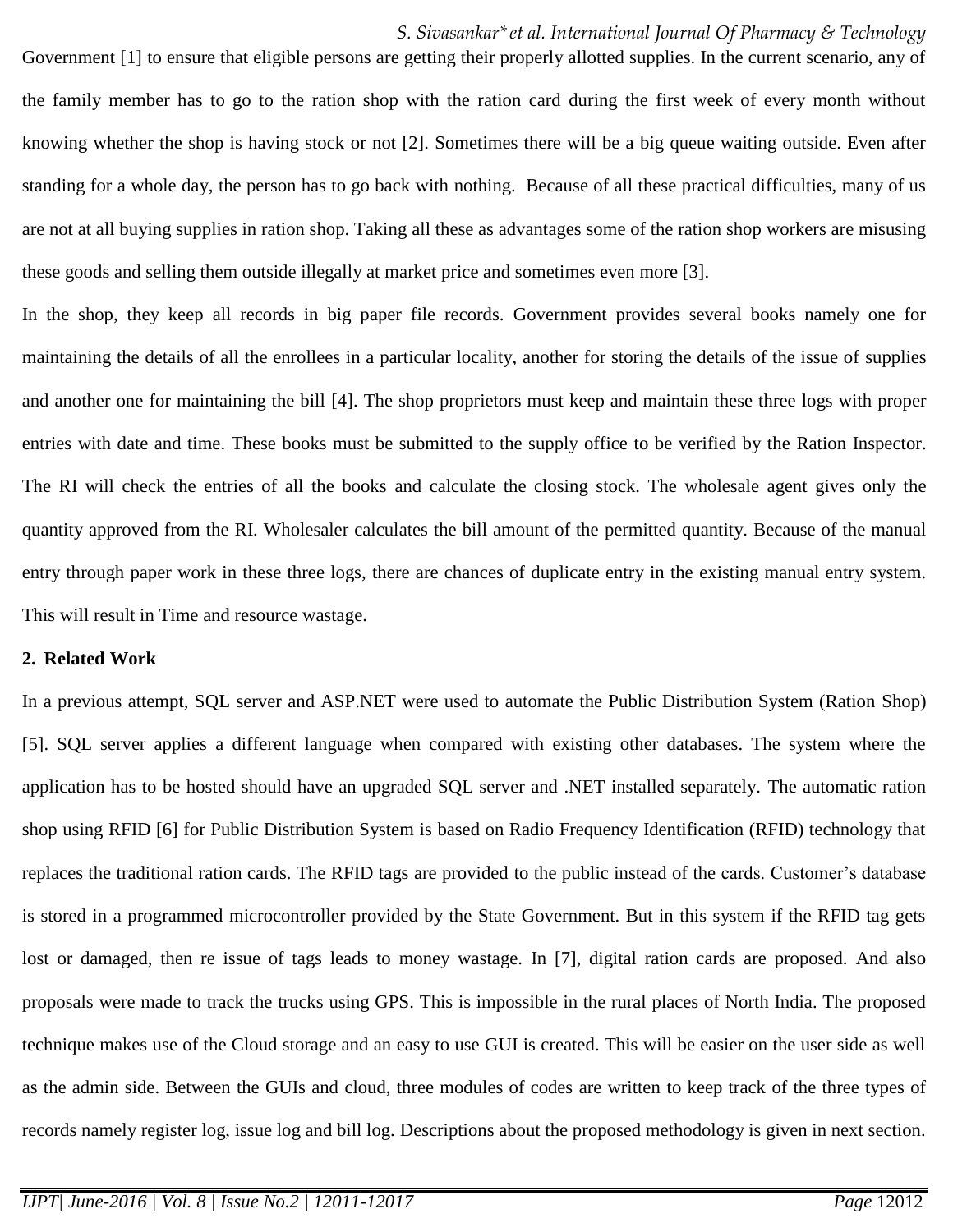### **3. System Design**

The proposed technique provides features for online application of new ration card due to transfer or marriage. Through this application we provide the option for status tracking. Any one who is having a ration card can view the allocation details. By sitting at home anyone can easily view the status of the availability of goods. It reduces unnecessary waiting time. Any such public system should be designed in such a way so that any person without much computer literacy [8] can also easily use it. The proposed system provides such a simple interface and design with high efficiency [9].



**Fig.1. Data Flow using the proposed methodology.**

The above diagram in fig.1 shows the overall working model of this proposed methodology. Initially the user has to login through the login. After the successful login (If the user is an already registered user), the user can view his/her status. If the user wants to buy the products, then again custom verification is made. Based on the allotted amount of goods or supplies, approved by the RI, the sale is made or sanctioned.

### **3.1. Architecture Description**

To overcome the problems faced in the current scenario of Public Distribution System (PDS), a proposal has been made for automating the ration shop. Normally in the traditional system, the supplies are stored in reservoir tanks and they are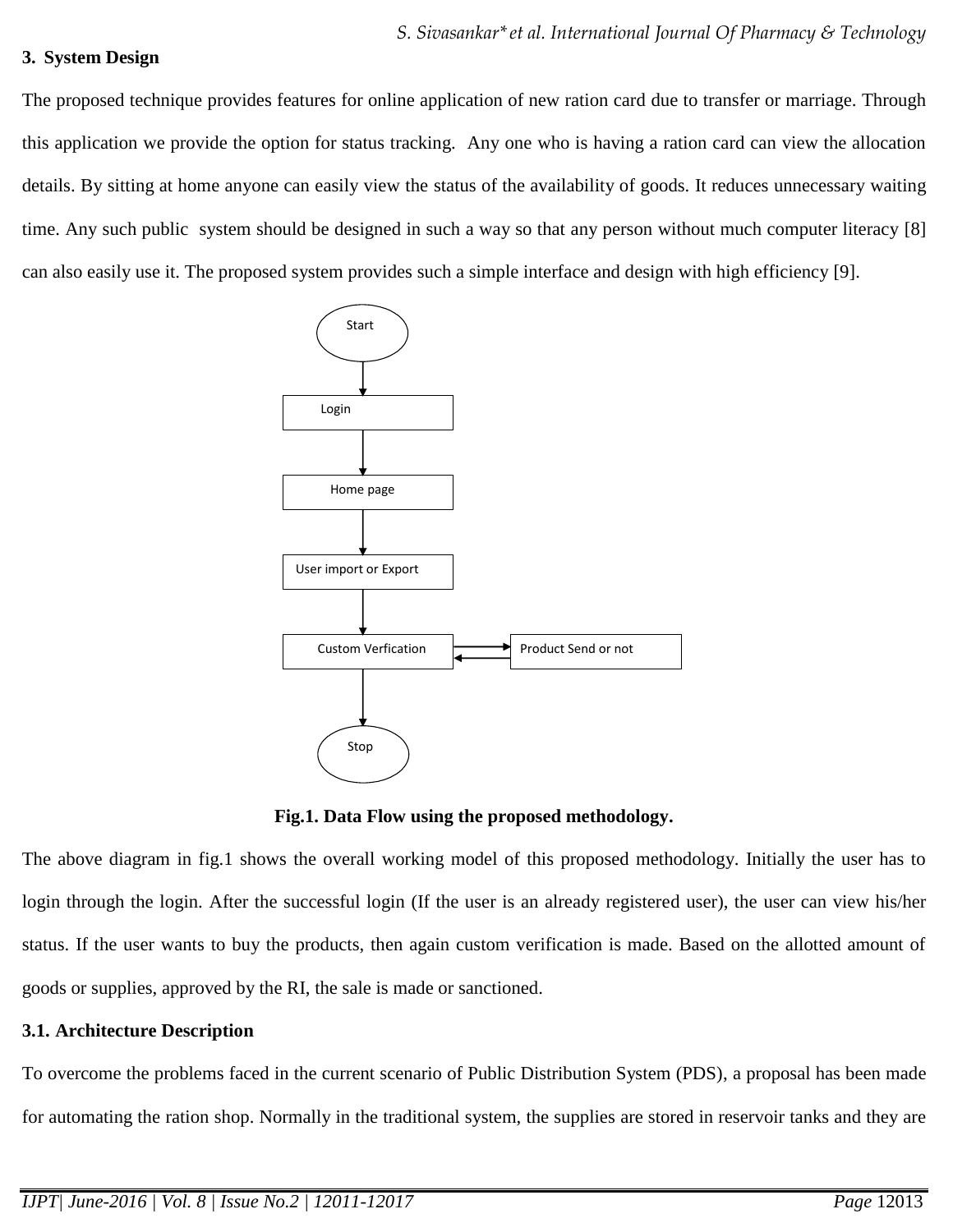*S. Sivasankar\*et al. International Journal Of Pharmacy & Technology* measured and given to the ration card holders during each month. So when goods are supplied to the ration shop, then that quantity is updated in the web server. So that whenever the user requires the supply, he/she can access web site and check the status.

Everytime when the sale is made, quantities of goods in ration shop are updated dynamically in the web server.

The spiral model of software development [10] is made which combines the iterative nature of prototyping with the controlled and systematic aspects of the waterfall model. The entire work is designed using 6 task regions [11].

- 1. The User communication task the GUI to establish communication link between developer and User.
- 2. The planning task the resources required and timeline were set.
- 3. The risk analysis task to list the technical risks and then the management risks and also the analysing them.
- 4. The engineering task to prototype the actual project.
- 5. The construction and release task– to fully build all the modules, test and install.
- 6. The User evaluation task to get feedback from the supervisors who witnessed the working based on the evaluation of the application.



**Fig.2. Architecture**

Above figure (fig.2) is the use case diagram representing the architecure.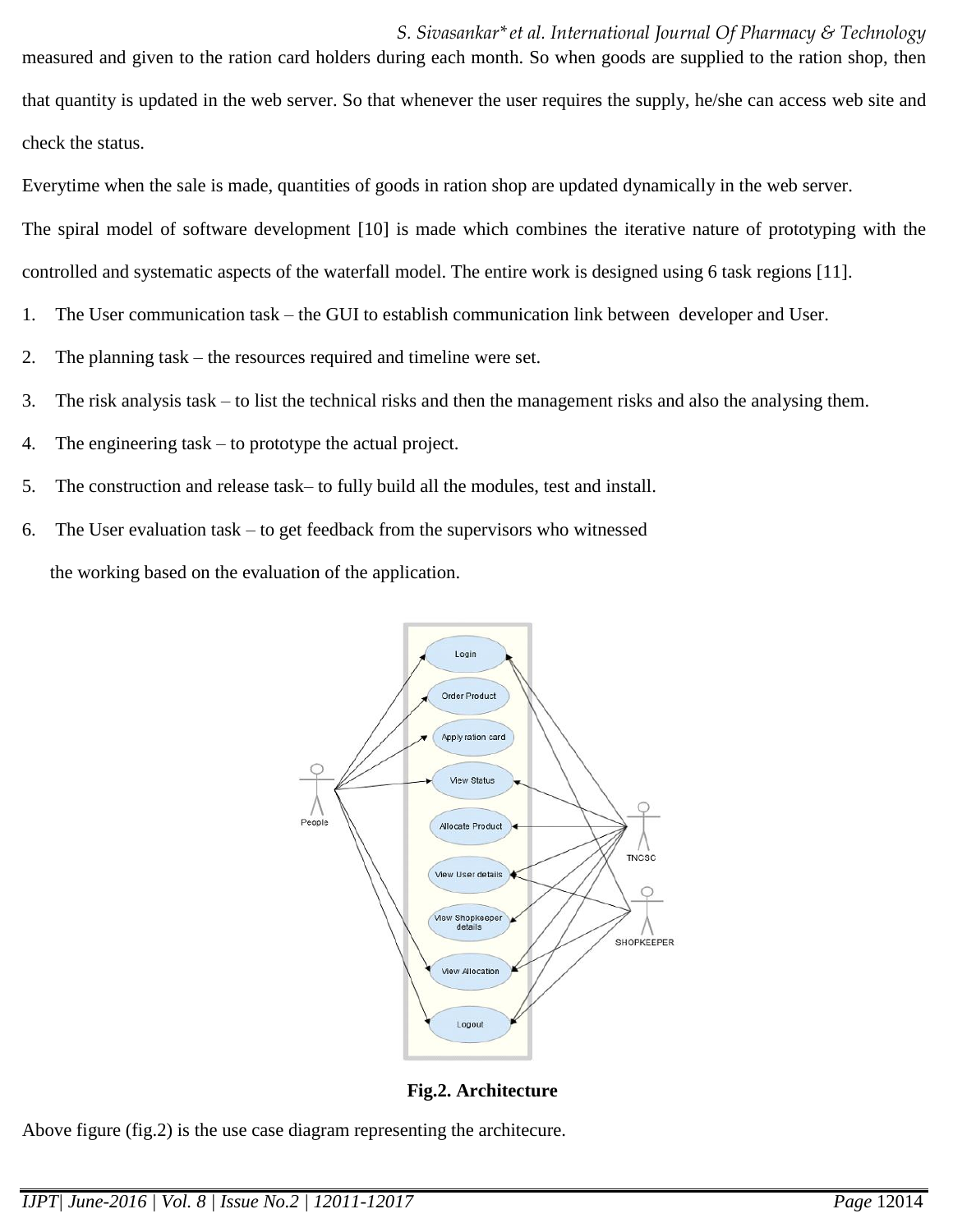*S. Sivasankar\*et al. International Journal Of Pharmacy & Technology* **Login:** The user, TNCSC (Govt. Representative) and Shopkeeper have separate login pages [12]. After verification they will be given access.

**TNCSC Module:** TNCSC is a govt. Representative who controls all the process in this applicatuion. Similar to a Ration Inspector he/she can only allocate goods for all the districts. The status will be updated by admin. TNCSC module can add a new Ration shop as well as new user [13].

**Purchase Module:** Purchasing refers to the ration shop or the shop keeper [14,15]. If any user attempts to acquire goods, or if the TNCSC module allocates new set of supplies or add a new shop, this module will get activated.

### **3.2. Algorithms**

- **Search -** A Search algorithm called A\* algorithm is used for record search in the cloud storage.
- **Filtering** A proper filtering technique should be used for removing the unwanted characters and spaces while the user gives input. It also removes the portions of text that cannot possibly find a match.
- **Clustering** A Hierarchical Clustering technique is used since bulk amount of records are stored and need to be accessed dynamically by the user's login id and RI login. It comes under the unsupervised learning category.

### **4. Conclusion**

The conventional method of Public Distribution System (PDS) have lot of practical difficulties like waiting in long queues, malpractices by ration shop keepers and intermediate agencies. The proposed methodology helps the general public in easily accessing the ration shops using the ration cards. The security provided by cloud storage helps in avoiding the overheads posed by traditional book keeping techniques. Using this Digitized Public Distribution System we can gretly reduce the time delay and other related issues namely malpractices and illicit activities by ration shop owners and supportive Government agencies.

## **References**

- 1. Yogesh Kumar Sharma et al., "Multi-Modality Biometric Assisted Smart Card Based Ration Distribution System". International Journal of Application or Innovation in Engineering & Management (IJAIEM). Volume 3, Issue 6, June 2014.
- 2. E. M. Airoldi, D. M. Blei, S. E. Fienberg, and E. P. Xing, "Mixed membership stochastic blockmodels," J. Mach. Learn. Res., vol. 9, pp. 1981–2014, 2008.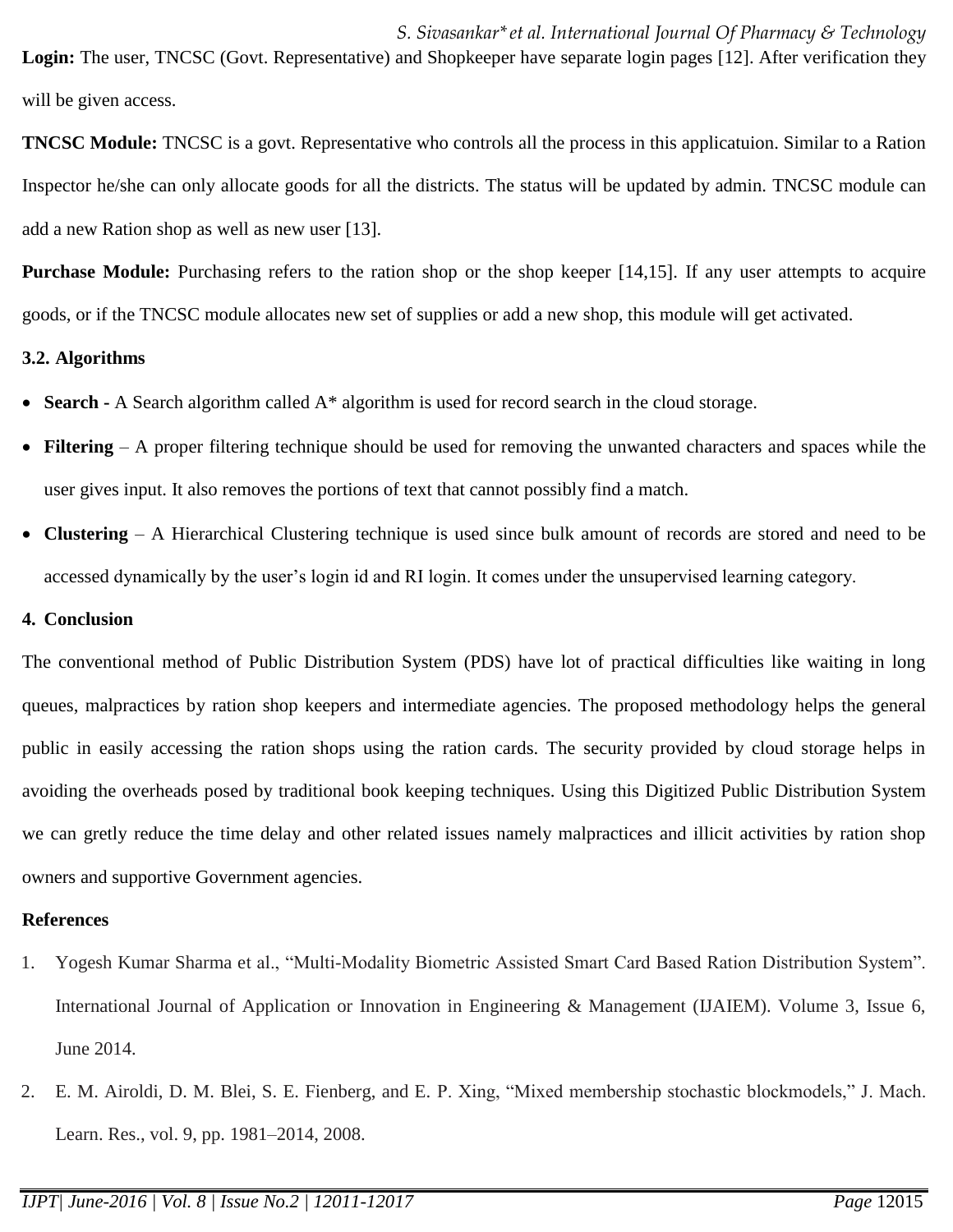- *S. Sivasankar\*et al. International Journal Of Pharmacy & Technology* 3. S.-H. Cha, "Comprehensive survey on distance/similarity measures between probability density functions," Int. J. Math. Models Methods Appl. Sci., vol. 1, no. 4, pp. 300–307, 2007.
- 4. Vinayak T. Shelar, Mahadev S. Patil, "RFID and GSM based Automatic Rationing System using LPC2148". International Journal of Advanced Research in Computer Engineering & Technology (IJARCET) Volume 4 Issue 6, June 2015.
- 5. J. Cheng, J. X. Yu, B. Ding, P. S. Yu, and H. Wang, "Fast graph pattern matching," in Proc. IEEE 24th Int. Conf. Data Eng., 2008, pp. 913–922.
- 6. R.Parthipan and K.Sreenivas, "A Systematic Application for Public Distribution- Ration Shop", in the International Journal of Innovative Research in Computer and Communication Engineering. Vol.3, Special Issue 6, August 2015.
- 7. Shivangi Sengar and Rajesh Kumar Chakrawarti, "Comparative and Analytical Study of Existing Public Distribution Systems In India". International Journal of Industrial Electronics and Electrical Engineering, ISSN: 2347-6982 Volume-3, Issue-8, Aug.-2015.
- 8. N. N. Dalvi and D. Suciu, "Efficient query evaluation on probabilistic databases," Int. J. Very Large Data Bases, vol. 16, no. 4, pp. 523–544, 2007.
- 9. W. Fan, J. Li, S. Ma, N. Tang, Y. Wu, and Y. Wu, "Graph pattern matching: From intractable to polynomial time," Proc. VLDB Endowment, vol. 3, pp. 264–275, 2010.
- 10. B. Gallagher, "Matching structure and semantics: A survey on graph-based pattern matching," in Proc. Amer. Assoc. Artif. Intell.Fall Symp., 2006, pp. 45–53.
- 11. M. R. Garey and D. S. Johnson, Computers and Intractability: A Guide to the Theory of NP-Completeness. San Francisco, CA, USA: Freeman, 1979.
- 12. S. Ghosh, N. K. Sharma, F. Benevenuto, N. Ganguly, and P. K. Gummadi, "Cognos: Crowdsourcing search for topic experts in microblogs," in Proc. 35th Int. ACM SIGIR Conf. Res. Develop. Inf. Retrieval, 2012, pp. 575–590.
- 13. S. Gilpin, T. Eliassi-Rad, and I. Davidson, "Guided learning for role discovery: Framework, algorithms, and applications," in Proc. 19th ACM SIGKDD Int. Conf. Knowl. Discovery Data Mining,2013, pp. 113–121.
- 14. A. Guttman, "R-trees: A dynamic index structure for spatial searching," in Proc. ACM SIGMOD Int. Conf. Manage. Data, 1984, pp. 47–57.